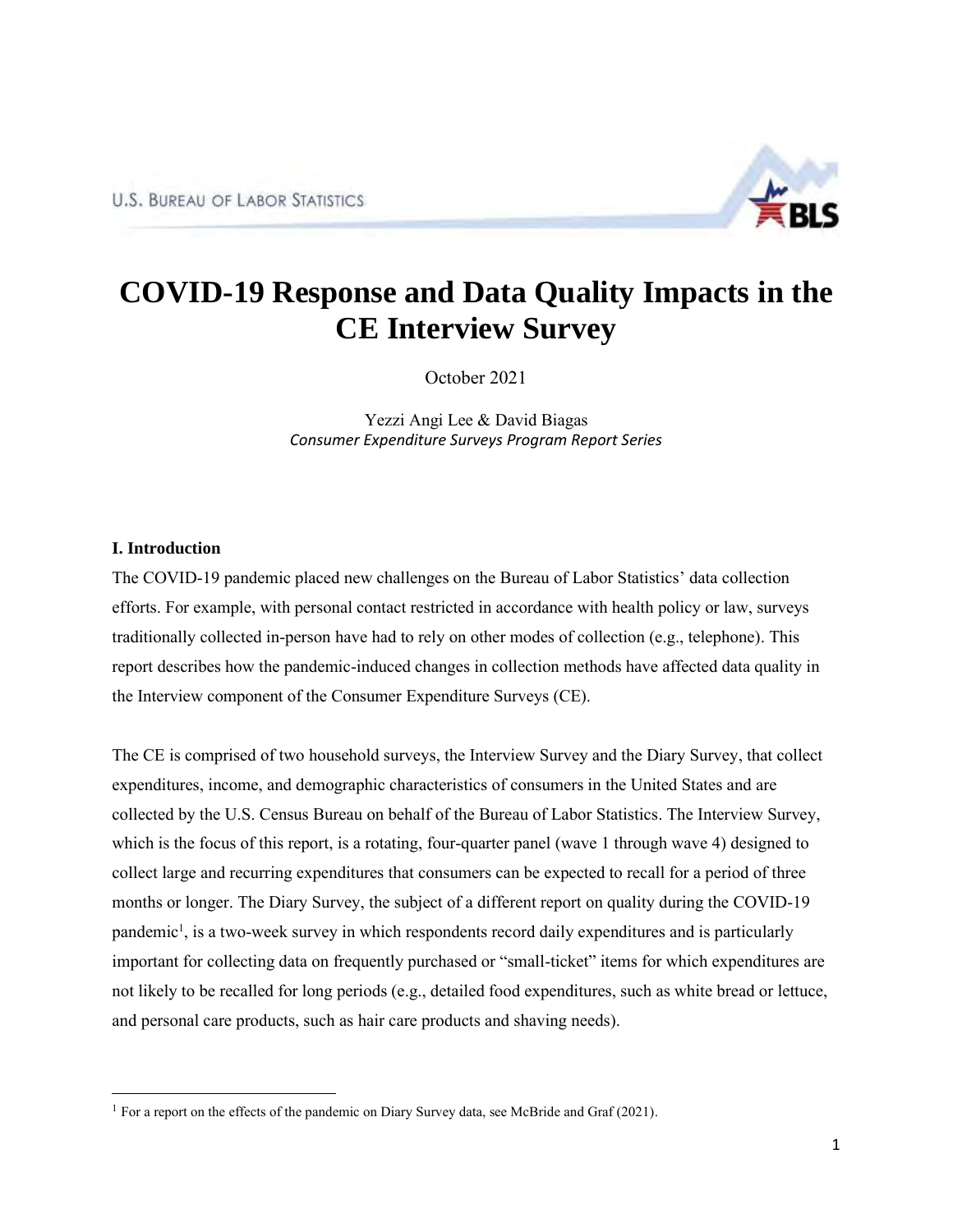The Interview Survey is designed to be an in-person interview. Although telephone interviews are allowed to accommodate the respondents' situations and to avoid refusals, they are generally limited to ensure better data quality. Between 2018 and 2019, the percent of wave 1 responding consumer units<sup>2</sup> completed via personal interview in a quarter ranged between 71.9 and 77.6 percent and the corresponding percent of wave 2 through 3 responding consumer units ranged between 57.9 and 60.8 as reported in the CE Data Quality Profile (DQP) (Knappenberger et al., 2021).

However, the COVID-19 pandemic placed new challenges on CE's data collection efforts, causing an abrupt change in procedures. For example, in response to the pandemic, the Census Bureau stopped all personal visits in mid-March 2020 for the health and safety of both interviewers and respondents and shifted to telephone interviewing for the CE. In addition, the Census Bureau temporarily suspended mailing out advance letters notifying households of their selection for the survey. As a result, nearly all interviews were collected by telephone<sup>3</sup> regardless of wave in the middle of March 2020.

The DQP provides overall estimates of data quality metrics (e.g. response rates, information book usage rates, respondent burden etc.) over time, up to and including the onset of the COVID-19 pandemic. In this research, we focused on the same data quality metrics to investigate the effect of the COVID-19 on Interview Survey's data quality, but we attempt to isolate data quality changes due to the change in protocol and not the pandemic. As part of this, we look at respondent demographics and data quality metrics by changes in mode of the interview. Note that, like the DQP, this report is a descriptive study, and we provided these data for the reader to interpret. Therefore, we attempted to move away from performing complicated statistical analysis. In a forthcoming report, we examine the effect of the COVID-19 pandemic using a discontinuous growth curve model to control for consumer unit characteristics and the changes in mode collection.

<sup>&</sup>lt;sup>2</sup> Although a household refers to all people who live together in the same living quarters, "consumer unit" refers to the people living therein who are a family, or others who share in specific financial arrangements. For example, two roommates living in an apartment constitute one household. However, if they are financially independent, they each constitute separate consumer units within the household. Similarly, although families are related by blood, marriage, or legal arrangement, unmarried partners who live together and pool income to make joint expenditure decisions constitute one consumer unit within the household. For a complete definition, see the CE glossary at https://www.bls.gov/cex/csxgloss.htm.

<sup>3</sup> According to the DQP report (Knappenberger et al., 2021)), 98 percent of respondents were interviewed by telephone. (See page 27)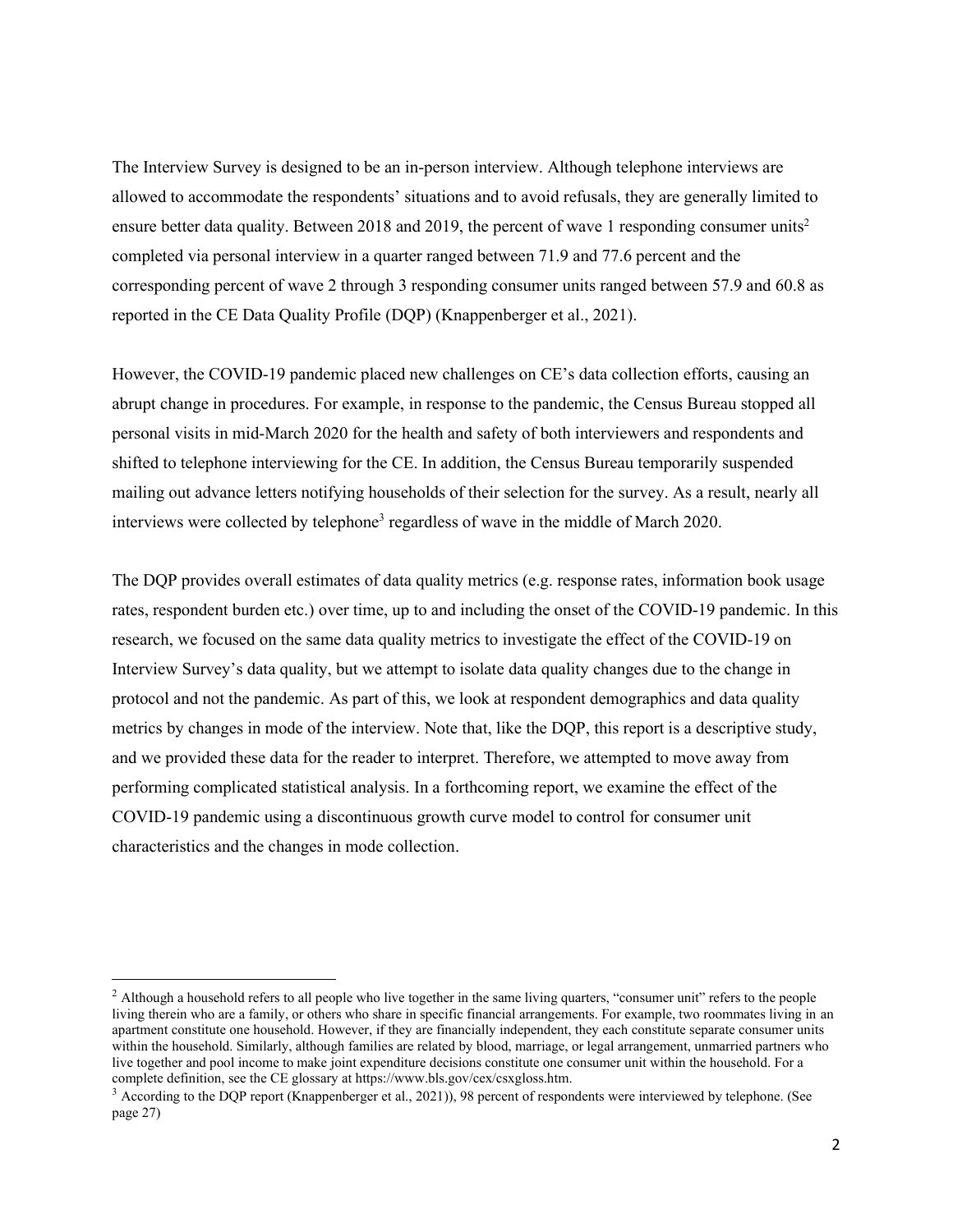## **II. Data and Methods**

We used data from July 2019 to June 2020, restricted to those who completed at least two interviews with mode information recorded<sup>4</sup> resulting in a sample size of 13,246. Table 1 shows the counts of completed interviews by month.

| $(N=13,246)$       |           |       |  |
|--------------------|-----------|-------|--|
| Type               | Month     | Count |  |
|                    | 2019      |       |  |
|                    | July      | 1,182 |  |
|                    | August    | 1,110 |  |
|                    | September | 1,084 |  |
|                    | October   | 1,168 |  |
| Pre COVID-19       | November  | 1,123 |  |
|                    | December  | 1,088 |  |
|                    | 2020      |       |  |
|                    | January   | 1,194 |  |
|                    | February  | 1,089 |  |
|                    | March     | 1,065 |  |
| DuringCOVID-<br>19 | April     | 1,068 |  |
|                    | May       | 1,051 |  |
|                    | June      | 1,024 |  |

Table 1. Sample of consumer units by time period

## **1. Interview Schedule**

The Interview Survey covers three months of expenditures, with each consumer unit interviewed up to four times over a period of consecutive quarters. For example, consumer units that were interviewed in January of a given year (wave 1), are interviewed again in April (wave 2), July (wave 3), and October (wave 4); whereas consumer units interviewed in February are interviewed again in May, August, and November. Each wave collects the past three months of expenditures, excluding the interview month. (That is, those interviewed in January report expenditures in October, November, and December of the prior year.)This study evaluates data quality across all four waves of data collection starting in July of 2019 through June of 2020 (Figure 6 in Appendix).

<sup>4</sup> There were 20,645 completed cases from July 2019-June 2020. Of those who completed the interview, 7,326 were removed because they had only one interview wave during the time period. An additional 73 cases were removed because the mode of interview was missing.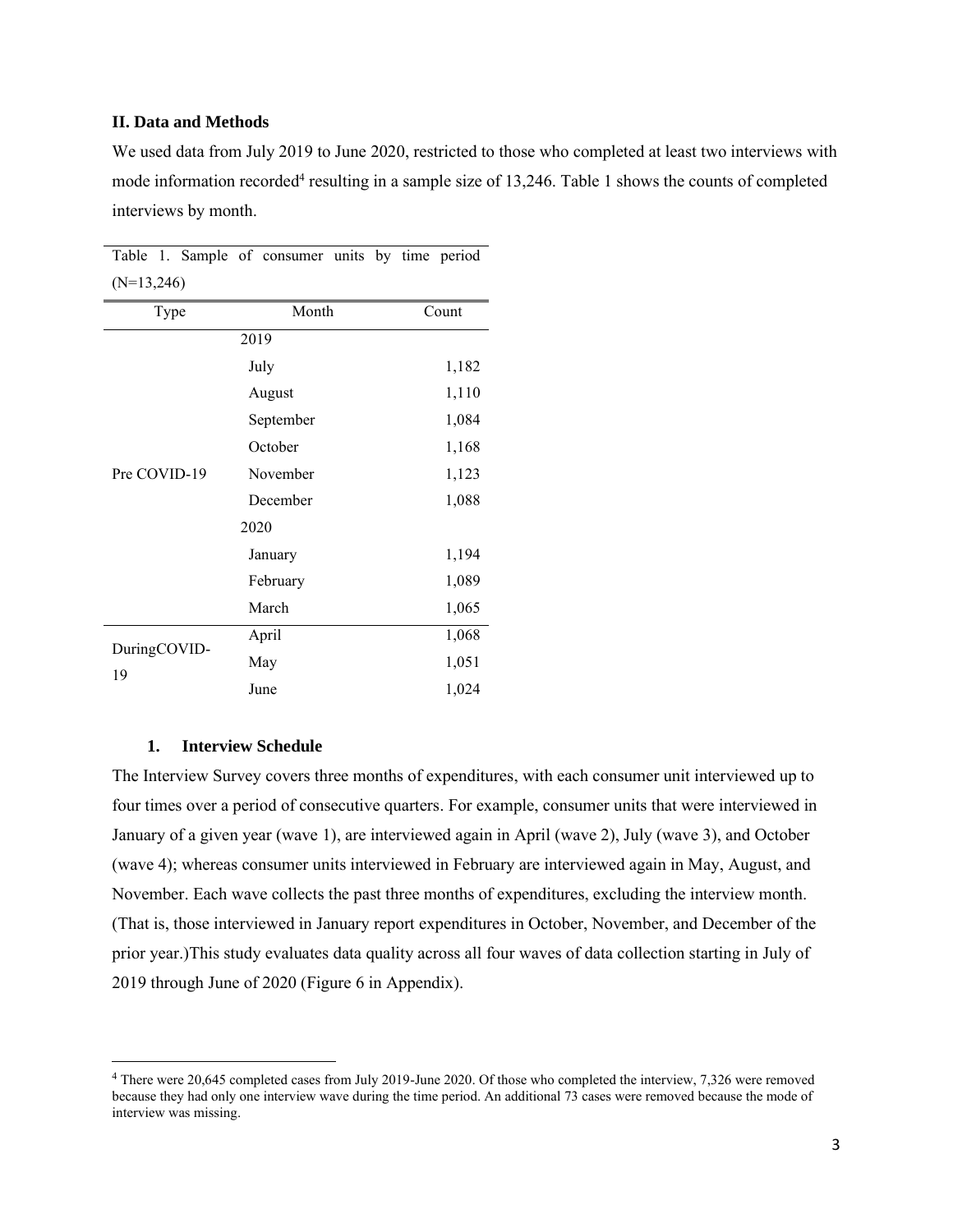#### **2. Definitions**

We define Pre-COVID-19 as the interval from July 2019 through March 2020, a period before the start of the COVID-19 pandemic. *During COVID-19* is a time period after the start of the COVID-19 pandemic and consists of data collected from April 2020 to June 2020. The change of collection methods was defined by using the respondent's mode of completion from the last completed wave and compared with the mode of completion for the current wave. So, if a respondent completes wave 1 in-person and wave 2 over the telephone, then that respondent would be in the *in person - telephone* group in wave 2. If they refuse to participate in wave 3, but return to the survey in wave 4 via the telephone, then they would be classified in the *telephone-telephone* group for wave 4 (and excluded from the sample in wave 3). The distribution of change of collection methods are shown in Table 2. Lastly, Table 3 shows counts of change of collection methods by prior to and during the COVID-19 pandemic. For the purpose of this study, we will remove 45 cases of *in-person to in-person* and 9 cases of *telephone to in-person* identified during the COVID-19 pandemic<sup>5</sup>.

| Table 2. Count of change of collection methods $(N=13,246)$ |       |  |
|-------------------------------------------------------------|-------|--|
| Type                                                        | Count |  |
| In-person to In-person                                      | 5,027 |  |
| Telephone to Telephone                                      | 4,462 |  |
| In-person to Telephone                                      | 3,287 |  |
| Telephone to In-person                                      | 470   |  |

| Table 3. Count of change of collection methods by time period $(N=13.246)$ |  |  |
|----------------------------------------------------------------------------|--|--|
|                                                                            |  |  |

| COVID-19       | <b>Collection Changes</b><br>Count |       |
|----------------|------------------------------------|-------|
|                | In-person to In-person             | 4,982 |
| Pre COVID-19   | Telephone to Telephone             | 3,050 |
|                | In-person to Telephone             | 1,610 |
|                | Telephone to In-person             | 461   |
|                | In-person to In-person             | 45    |
| DuringCOVID-19 | Telephone to Telephone             | 1,412 |
|                | In-person to Telephone             | 1,677 |
|                | Telephone to In-person             | 9     |

<sup>&</sup>lt;sup>5</sup> Although the CE survey changed to all telephone interview during the COVID-19 pandemic, there were 54 cases in total that were recorded as in-person interview during COVID-19. One possible explanation for these cases is interviewers misrecorded the mode of collection as in-person when it was a telephone interview.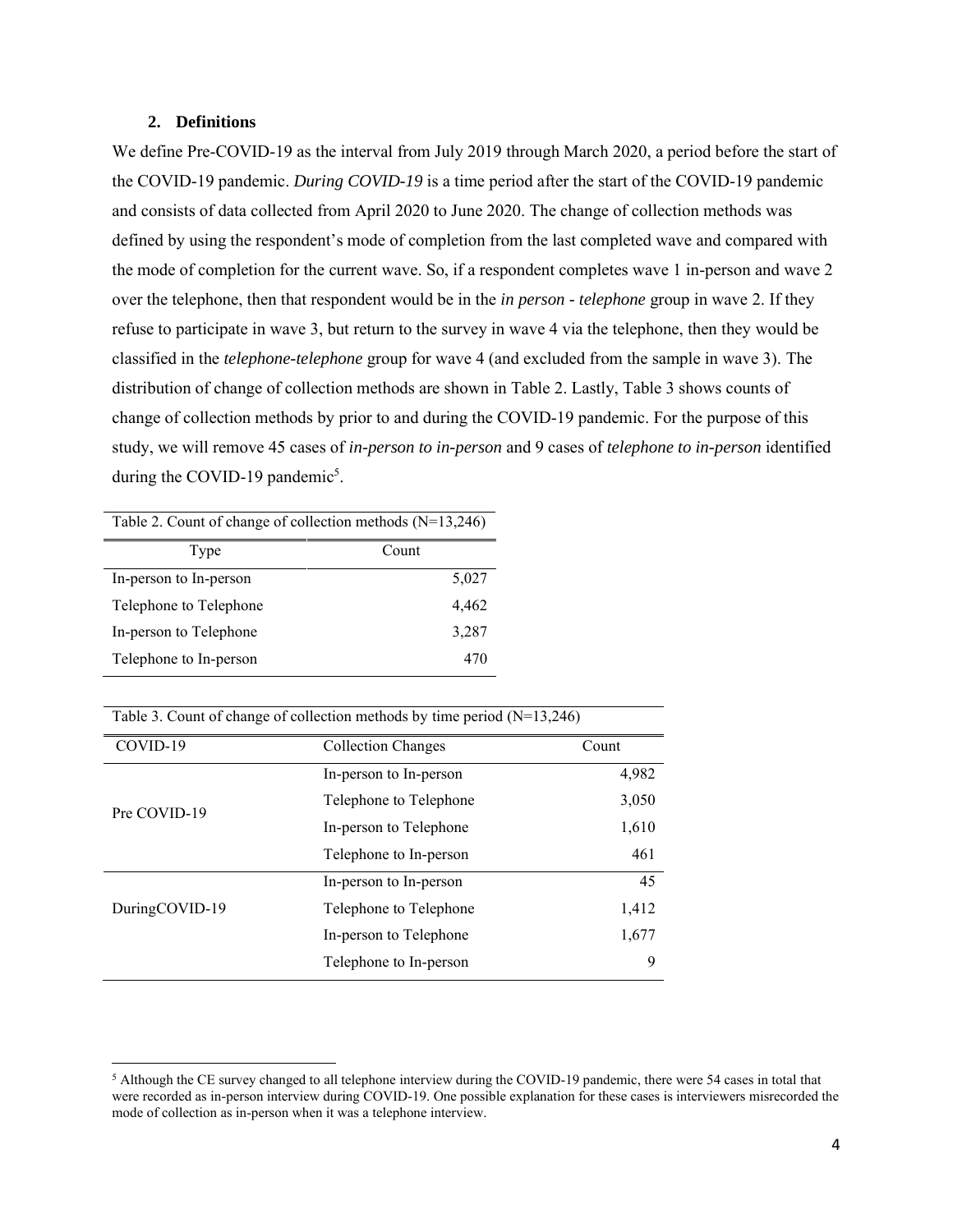#### **3. Purpose Statement**

The purpose of this study is to compare the data quality metrics of the Interview Survey before and after the onset of the COVID-19 pandemic. Earlier research has found differences in reporting behavior and data quality based on mode of data collection (Biagas 2020). Since the Census Bureau switched the method of collection to all telephone interviewing in March 2020 in response to the COVID-19 pandemic, we examine whether or not the change in the collection methods affected the quality of data. However, due to the pandemic, it is inherently difficult to isolate changes in reports resulting from the economic shock from changes due to differences in mode of collection. For example, changes in spending behavior due to the pandemic would results in a change in total expenditures, but past research has demonstrated that reports of total expenditures are also associated with differences in mode. We attempt to isolate the changes resulting from the pandemic by treating the *telephone to telephone* group as a control group since it was not impacted by the change of collection methods due to the COVID-19 pandemic. We make a naïve assumption<sup>6</sup> that respondents who remained in the telephone interview shows only the effect of the COVID-19 pandemic on changes in data quality and not the effect of a mode change.

One of the limitation of this study is we do not have respondent's true preference of mode (i.e. telephone or in-person) during the COVID-19 period. Since during the pandemic the CE Interview Survey was limited to telephone collection, *in-person to in-person* and *telephone to in-person* groups are missing during COVID-19 period. Therefore, we hypothesize that the majority of respondents who remained would have been classified as *in-person to in-person* in the pre COVID-19 period would likely fall in the *in-person to telephone* group in the during COVID-19 period along with those that would have naturally been in the *in-person to telephone* group as shown in Figure 1. We expect the *telephone to telephone* group to remain unchanged over the time periods. Therefore, we focus on the data quality trends of the *inperson to telephone* group during the COVID-19 period from *in-person to in-person* and *in-person to telephone* groups in the pre COVID-19 period.

<sup>&</sup>lt;sup>6</sup> In the pre-pandemic period, there was 4.56 percent of consumer units who changed their mode from telephone to in-person.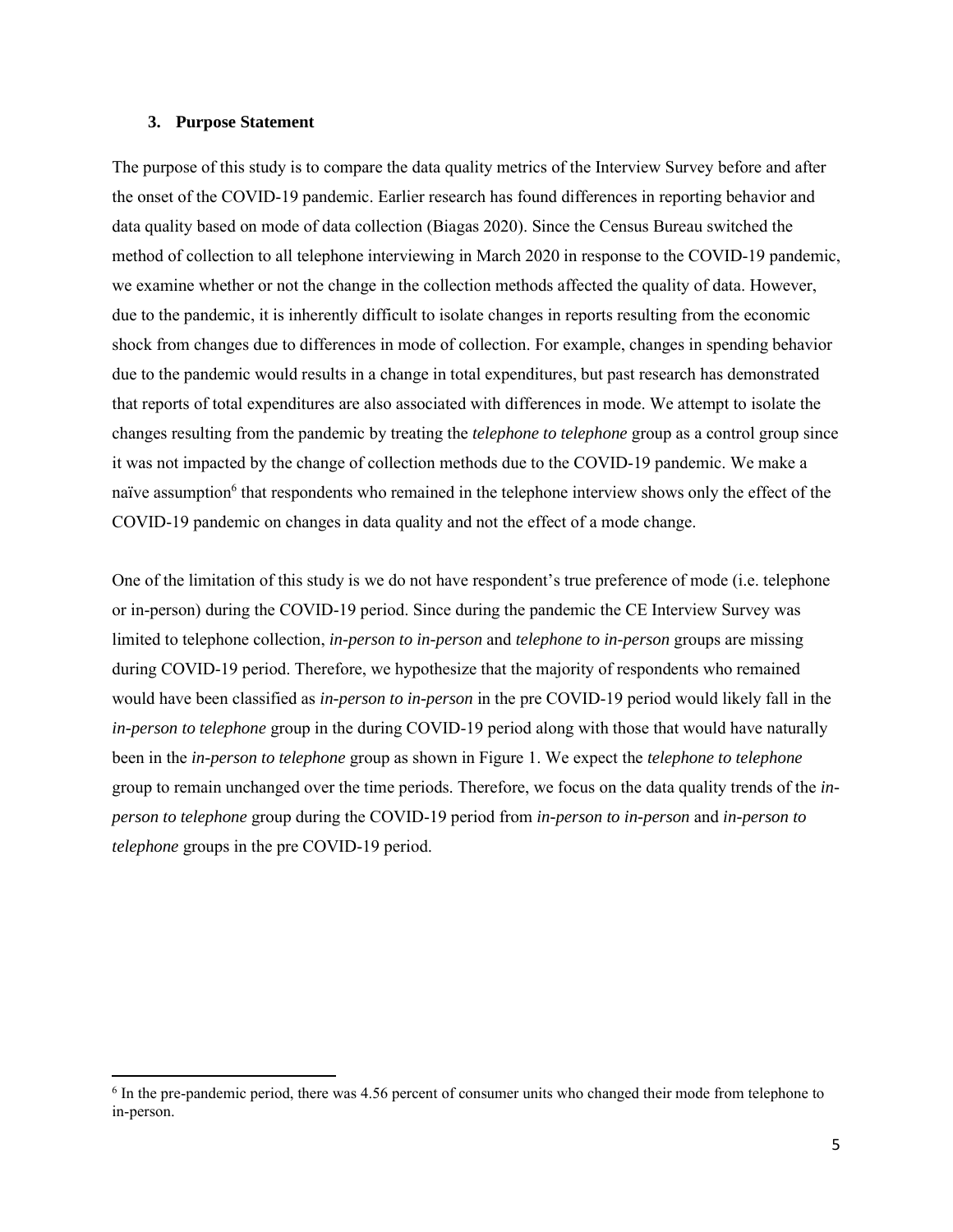Figure 1. Hypothesis

## **Pre COVID-19 During COVID-19**

In-person to In-person

In-person to Telephone *(Shift to all telephone interview)*

In-person to Telephone

Telephone to Telephone Telephone Telephone to Telephone

**4. Demographic Characteristics** 

*(Remain all telephone interview)*

Table 4 displays the demographic and socio-economic characteristics by change of collection methods in the pre and during COVID-19 periods. A study done by Biagas (2020) found that telephone respondents tend to have higher salaries and level of education than in-person respondents. We find similar results, as the *telephone to telephone* respondents from pre and during COVID-19 periods reported higher income and own higher level of education. Next, the *in-person to telephone* respondents were more likely to be older, white, and homeowners. We hypothesize the majority of respondents from *in-person to in-person* group in the pre COVID-19 period would likely shift to the *in-person to telephone* group in the during COVID-19 period due to protocol change. Table 4 supports this hypothesis, as the trend for most demographic and socio-economic characteristics in the *in-person to telephone* group during the COVID period are either similar to or falls between the averages of the *in-person to in-person* group and the *inperson to telephone* group for pre COVID-19 period. When we assume that the *in-person to in-person* group during the COVID-19 period shifted to the *in-person to telephone* after the onset of the COVID-19 pandemic, the increase in age of respondents for the *in-person to telephone* group during COVID-19 period seems reasonable. The same reasoning can be applied for mean income, in that the decreases in the *in-person to telephone* group from pre to during COVID-19 period can be explained by the shift of the *inperson to in-person* group in the pre COVID-19 period to the *in-person to telephone* group during COVID-19.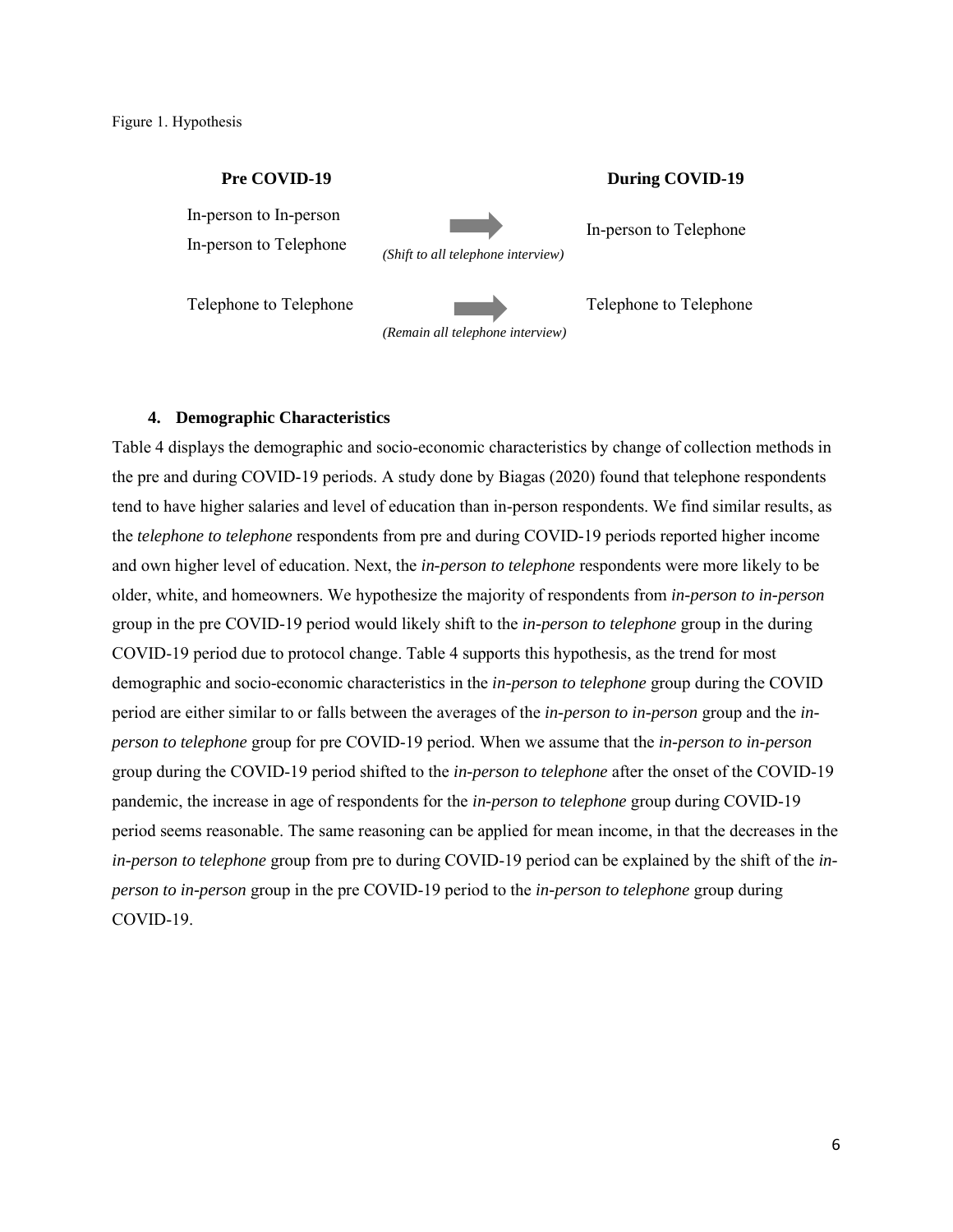| Table 4. Sample characteristics by change of collection methods and time period |                           |                           |                           |                           |                           |                           |
|---------------------------------------------------------------------------------|---------------------------|---------------------------|---------------------------|---------------------------|---------------------------|---------------------------|
|                                                                                 | Pre COVID-19              |                           |                           |                           | During COVID-197          |                           |
| Demographic                                                                     | In-person to<br>In-person | In-person to<br>Telephone | Telephone to<br>In person | Telephone to<br>Telephone | In-person to<br>Telephone | Telephone to<br>Telephone |
| ${\bf N}$                                                                       | 4,982                     | 1,610                     | 461                       | 3,050                     | 1,677                     | 1,412                     |
| Mean Age                                                                        | 56.1                      | 52.7                      | 52.8                      | 52.4                      | 56.7                      | 53.3                      |
| (SE)                                                                            | 0.3                       | 0.4                       | 0.8                       | 0.3                       | 0.4                       | 0.4                       |
| Mean Income                                                                     | \$77,750.49               | \$83,167.43               | \$76,458.57               | \$91,727.41               | \$80,153.66               | \$91,619.63               |
| (SE)                                                                            | \$3,172.47                | \$2,205.94                | \$3,677.77                | \$1,772.53                | \$2,048.45                | \$2,423.63                |
| Mean Family Size                                                                | 2.4                       | 2.5                       | 2.5                       | 2.3                       | 2.4                       | 2.4                       |
| (SE)                                                                            | 0.02                      | 0.04                      | 0.07                      | 0.03                      | 0.03                      | 0.04                      |
| Respondent's Race*                                                              |                           |                           |                           |                           |                           |                           |
| White                                                                           | 70.1%                     | 69.2%                     | 67.0%                     | 70.3%                     | 72.2%                     | 70.9%                     |
| <b>Black</b>                                                                    | 8.9%                      | 10.4%                     | 11.1%                     | 10.3%                     | 8.4%                      | 9.1%                      |
| Asian Pacific                                                                   | 4.9%                      | 5.9%                      | 5.0%                      | 6.9%                      | 4.4%                      | 7.0%                      |
| Hispanic                                                                        | 14.4%                     | 12.5%                     | 15.2%                     | 10.6%                     | 13.5%                     | 10.8%                     |
| Other                                                                           | 1.7%                      | 1.9%                      | 1.7%                      | 1.9%                      | 1.5%                      | 2.2%                      |
| Respondent's Sex                                                                |                           |                           |                           |                           |                           |                           |
| Female                                                                          | 50.7%                     | 53.5%                     | 52.5%                     | 51.4%                     | 50.7%                     | 50.5%                     |
| Male                                                                            | 49.3%                     | 46.5%                     | 47.5%                     | 48.6%                     | 49.3%                     | 49.5%                     |
| Respondent's                                                                    |                           |                           |                           |                           |                           |                           |
| Education*                                                                      |                           |                           |                           |                           |                           |                           |
| Less than HS                                                                    | 11.1%                     | 8.1%                      | 9.1%                      | 7.0%                      | 9.1%                      | 6.7%                      |
| <b>High School</b>                                                              | 24.5%                     | 22.4%                     | 22.6%                     | 19.5%                     | 25.5%                     | 20.7%                     |
| Some College                                                                    | 20.9%                     | 21.8%                     | 21.9%                     | 18.8%                     | 19.4%                     | 19.8%                     |
| Undergraduate                                                                   | 30.2%                     | 33.7%                     | 32.8%                     | 37.7%                     | 31.7%                     | 35.4%                     |
| Postgraduate                                                                    | 13.3%                     | 14.0%                     | 13.7%                     | 17.0%                     | 14.3%                     | 17.4%                     |
| Housing Tenure*                                                                 |                           |                           |                           |                           |                           |                           |
| Owner                                                                           | 66.7%                     | 65.0%                     | 64.6%                     | 68.1%                     | 71.8%                     | 67.6%                     |
| Other                                                                           | 33.3%                     | 35.0%                     | 35.4%                     | 31.9%                     | 28.2%                     | 32.4%                     |

Table 4. Sample characteristics by change of collection methods and time period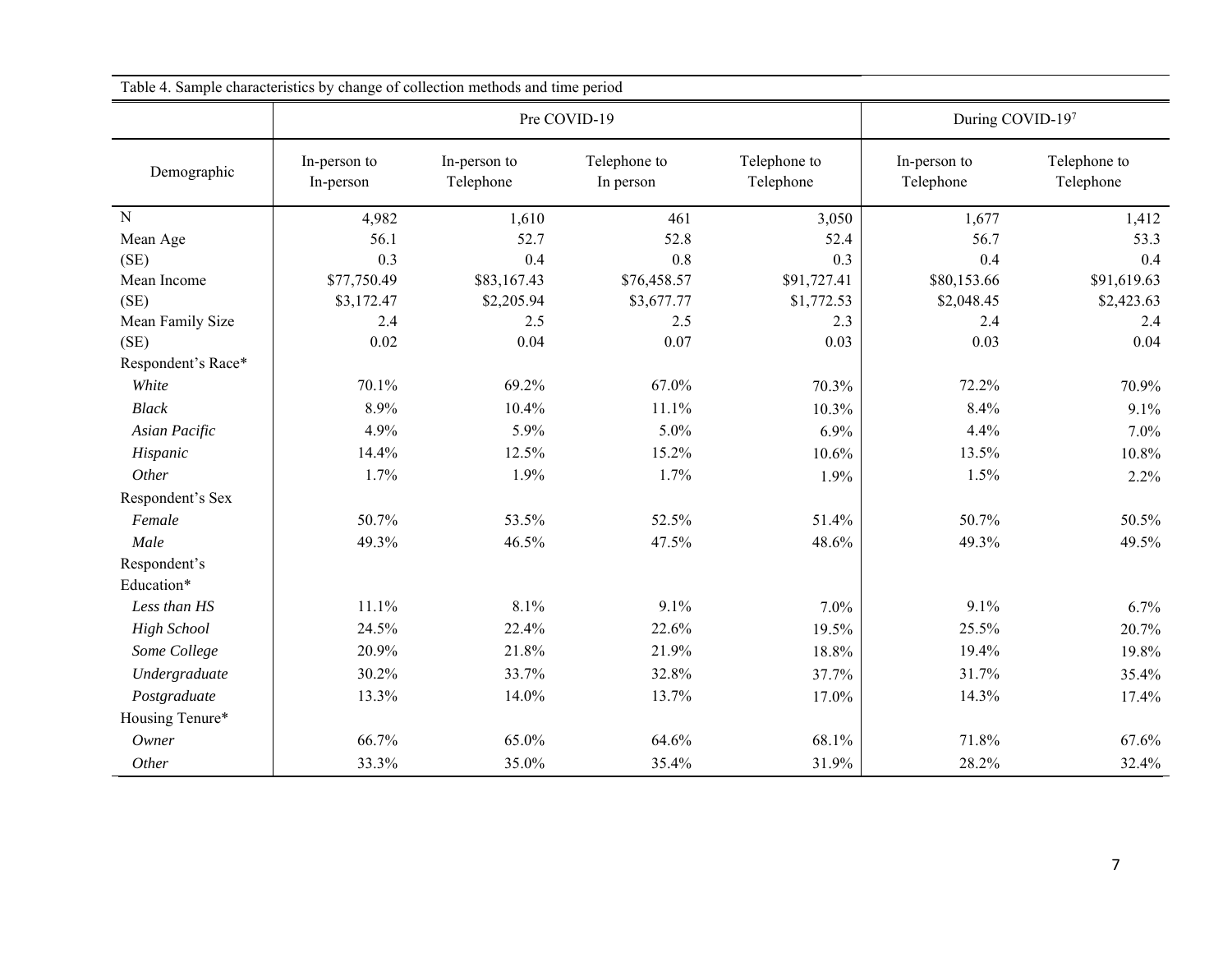#### **III. Findings**

To assess data quality changes, we compare the following factors before and after the onset of the COVID-19 pandemic: average total expenditures, survey length, record usage rates, information booklet<sup>8</sup> usage rates, number of entries, number of missing items, number of rounded items, edit flag rates, and perceived burden before and after COVID-19 data collection changes and based on mode of survey response. As shown in Table 5, the respondents who switched their mode from *in-person to telephone* during the COVID-19 period have the lowest median expenditures. Independent of time period, there was a high percentage of respondents who did not have any access to the information booklet for telephone interviews.

<sup>8</sup> Interview Survey respondents are supplied with an information booklet to assist them in answering survey questions. The information booklet provides examples that can clarify the kinds of expenditures that each section and item is intended to collect, and it also provides response options for demographic questions and bracketed response options.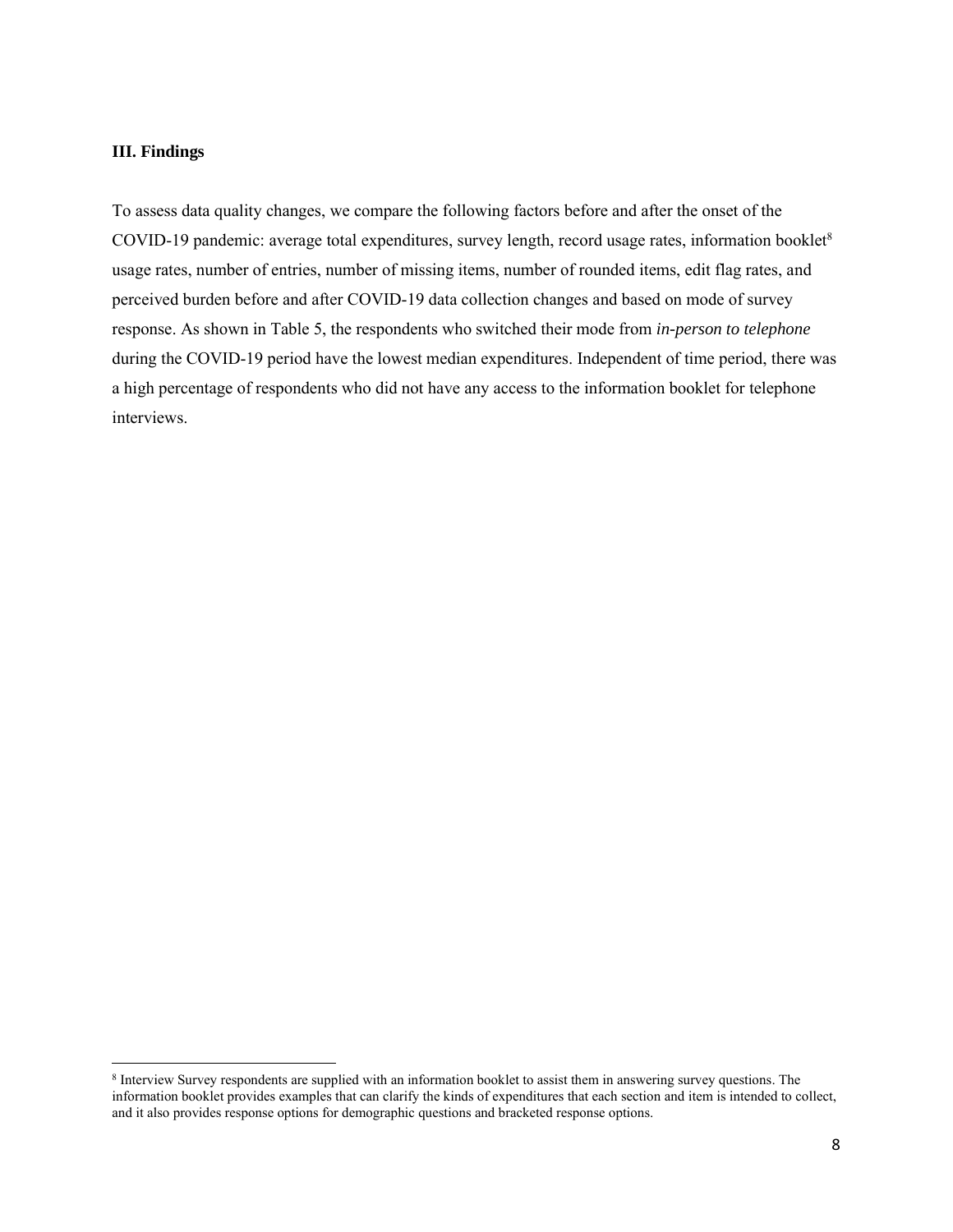| Table 5. Data Quality metrics by change of collection method and time period |                           |                           |                           |                           |                           |                           |
|------------------------------------------------------------------------------|---------------------------|---------------------------|---------------------------|---------------------------|---------------------------|---------------------------|
| Pre COVID-19                                                                 |                           |                           |                           |                           | DuringCOVID-19            |                           |
| Demographic                                                                  | In-person to<br>In-person | In-person to<br>Telephone | Telephone to<br>In-person | Telephone to<br>Telephone | In-person to<br>Telephone | Telephone to<br>Telephone |
| ${\bf N}$                                                                    | 4,982                     | 1,610                     | 461                       | 3,050                     | 1,677                     | 1,412                     |
| Mean Survey Length in min                                                    | 65.3                      | 57.8                      | 59.2                      | 57.7                      | 59.9                      | 60.0                      |
| (SE)                                                                         | 0.5                       | 0.7                       | 1.5                       | 0.5                       | 0.7                       | 0.8                       |
| Mean Expenditures                                                            | \$14,169.66               | \$14,666.32               | \$13,776.50               | \$15,331.94               | \$13,277.40               | \$14,724.68               |
| (SE)                                                                         | \$175.71                  | \$307.11                  | \$512.10                  | \$213.45                  | \$275.10                  | \$381.19                  |
| Mean Number of Entries                                                       | 38.0                      | 35.8                      | 35.2                      | 36.6                      | 34.3                      | 34.2                      |
| (SE)                                                                         | 0.2                       | 0.3                       | 0.7                       | 0.3                       | 0.3                       | 0.3                       |
| Mean $#$ of Item-nonresponse                                                 | 0.6                       | 0.7                       | 0.8                       | 0.6                       | 0.6                       | 0.6                       |
| (SE)                                                                         | 0.03                      | 0.05                      | 0.12                      | 0.03                      | 0.05                      | 0.05                      |
| Mean # of Roundings                                                          | 20.0                      | 19.3                      | 19.3                      | 19.8                      | 17.4                      | 17.7                      |
| (SE)                                                                         | 0.1                       | 0.2                       | 0.5                       | 0.2                       | 0.2                       | 0.2                       |
| Mean Edit Rates                                                              | 6.7                       | 7.2                       | 7.5                       | 7.8                       | 6.7                       | 7.2                       |
| (SE)                                                                         | 0.1                       | 0.2                       | 0.3                       | 0.1                       | 0.1                       | 0.2                       |
| Perceived Burden                                                             |                           |                           |                           |                           |                           |                           |
| No Burden                                                                    | 38.0%                     | 26.4%                     | 32.5%                     | 24.2%                     | 35.4%                     | 28.1%                     |
| <b>Burden</b>                                                                | 62.0%                     | 73.6%                     | 67.5%                     | 75.8%                     | 64.6%                     | 71.9%                     |
| Infobook Usage                                                               |                           |                           |                           |                           |                           |                           |
| Did not use                                                                  | 24.6%                     | 2.6%                      | 27.5%                     | $2\%$                     | 2.2%                      | 0.8%                      |
| <b>Used</b>                                                                  | 57.2%                     | 3.7%                      | 42.1%                     | 1.8%                      | 3.5%                      | 2.2%                      |
| No Access                                                                    | 18.2%                     | 93.7%                     | 30.4%                     | 96.2%                     | 94.4%                     | 97.0%                     |
| Record Usage                                                                 |                           |                           |                           |                           |                           |                           |
| Never Used                                                                   | 45.5%                     | 50.9%                     | 52.3%                     | 49.2%                     | 47.9%                     | 49.7%                     |
| <b>Used</b>                                                                  | 54.5%                     | 49.1%                     | 47.7%                     | 50.8%                     | 52.1%                     | 50.3%                     |
| Income Impute                                                                |                           |                           |                           |                           |                           |                           |
| Not imputed                                                                  | 62.5%                     | 59.9%                     | 57.4%                     | 55.0%                     | 62.5%                     | 56%                       |
| <b>Imputed</b>                                                               | 37.5%                     | 40.1%                     | 42.6%                     | 45.0%                     | 37.5%                     | 44%                       |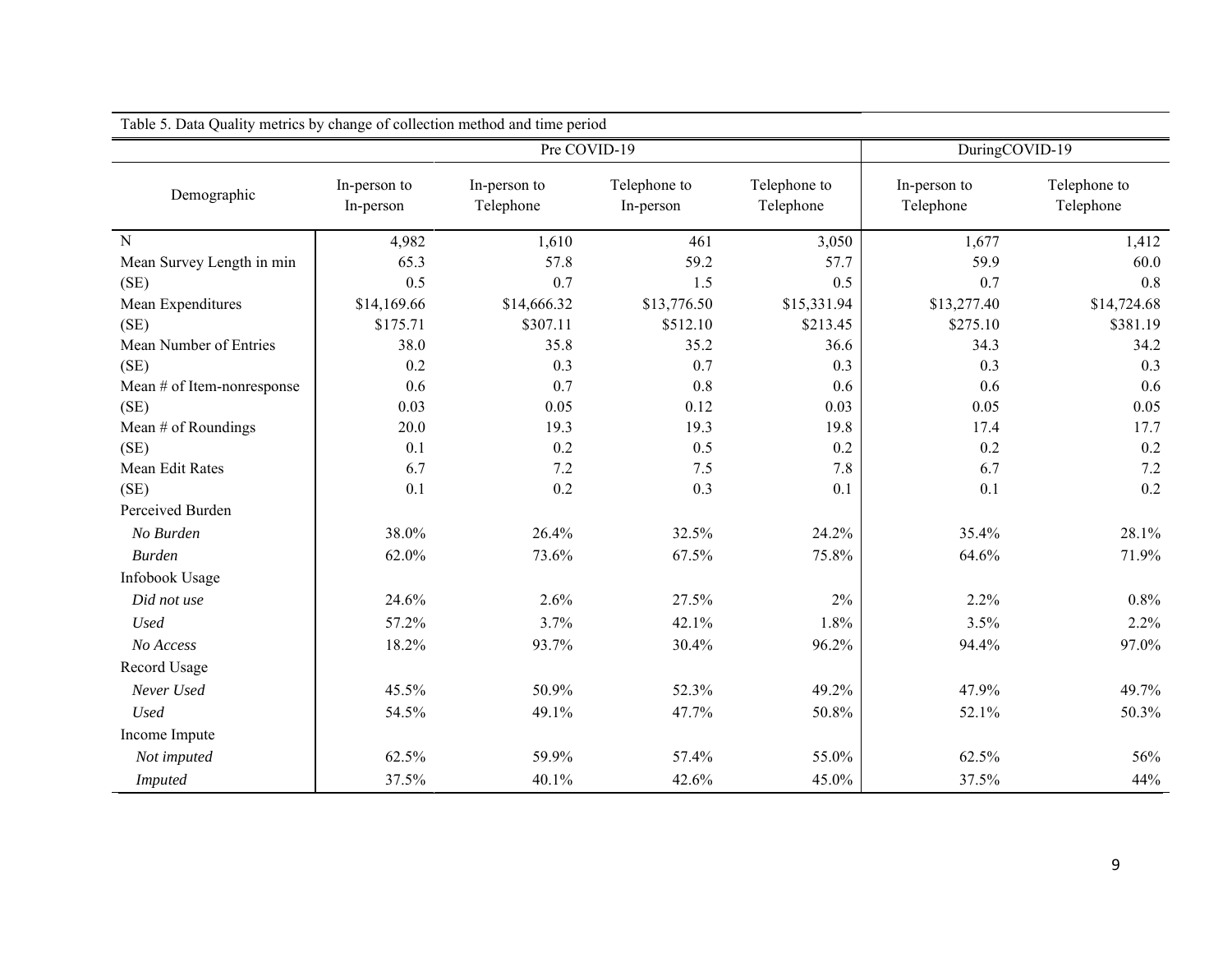Next, we display the visual representations of data quality metrics (median total expenditures, median interview time, median number of entries, and median number of rounded entries) by collection changes across months as shown in Figures 2 through 5. Before we move on the result, the authors would like to acknowledge that a limitation of this study is that we do not know the respondent's true preference of the mode during the COVID-19 period, since the CE Interview Survey was limited to telephone collection. As we show in Figure 1, we hypothesize that the pre COVID-19 *in-person to in-person* group will likely fall into the *in-person to telephone* group during the COVID-19 period since in-person interviewing was restricted. In Figure 2, the median total expenditure for the *in-person to telephone* group decreases at faster rate than the *telephone to telephone* group. Since we assume that the respondents from *in-person to in-person* group before the COVID-19 pandemic are included in the *in-person to telephone* group during the COVID-19 period, when we consider the trend line for this group and the in-person to telephone group in the pre COVID-19 periods combined, then the trend seems more flattened. This suggests that overall, the data quality has not decreased. As shown in Figure 3, the median total interview time for respondents who remained *in-person to in-person* for pre COVID-19 period was almost always longer than all other groups. When the Census Bureau switched to all telephone interviewing after the start of the COVID-19 pandemic, the median interview time decreased for the *in-person to telephone* group. The trend for *telephone to telephone* group remains constant, which implies that the interview time was not much affected by COVID-19. Finally, the trend of the median number of entries (Figure 4) and median proportion of rounded values (Figure 5) remains relatively stable for both *in-person to telephone* group and *telephone to telephone* across the months.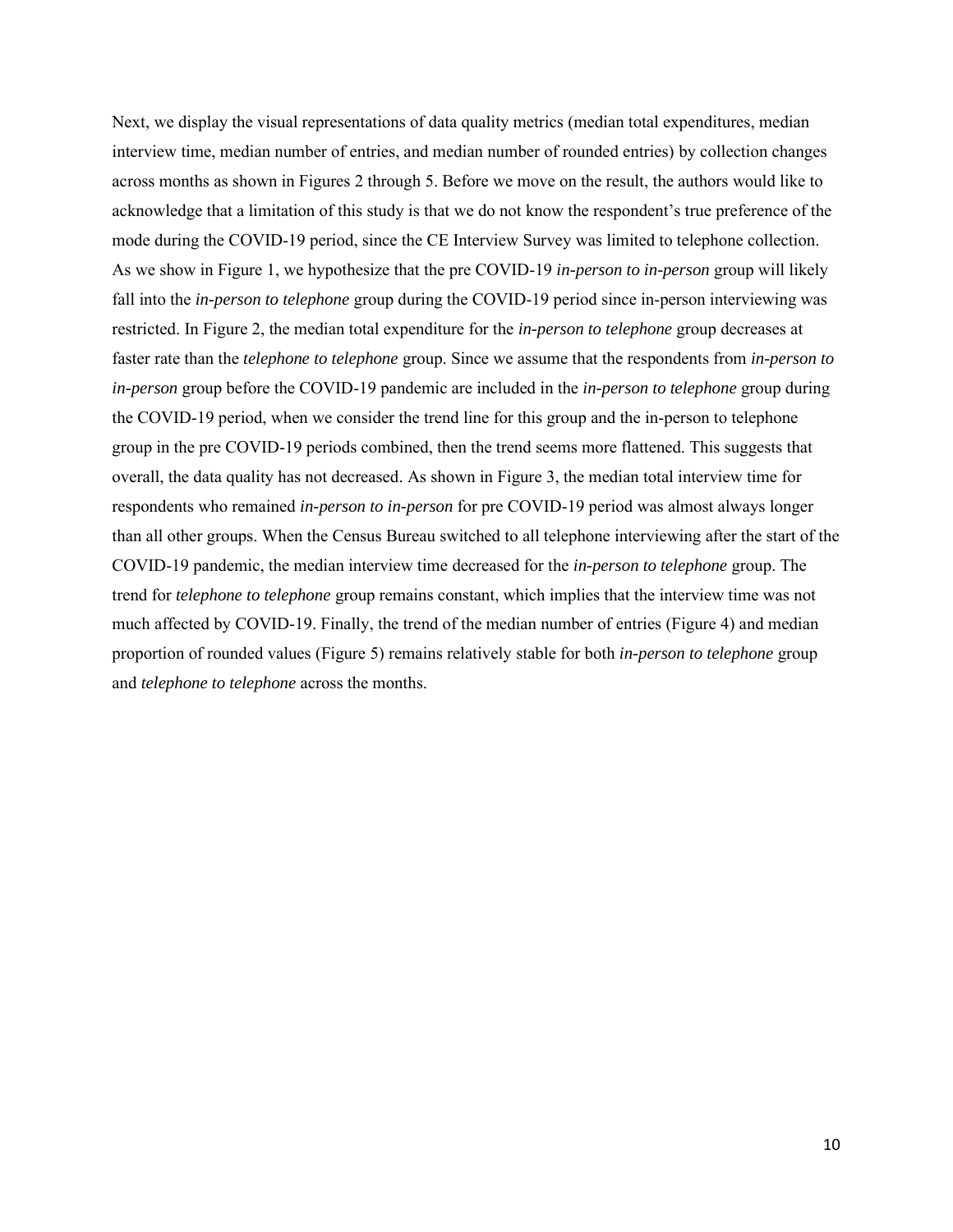



Figure 3. Median interview time by collection changes



mode <A in-person to in-person ● In-person to Telephone << Telephone to in-person → Telephone to Telephone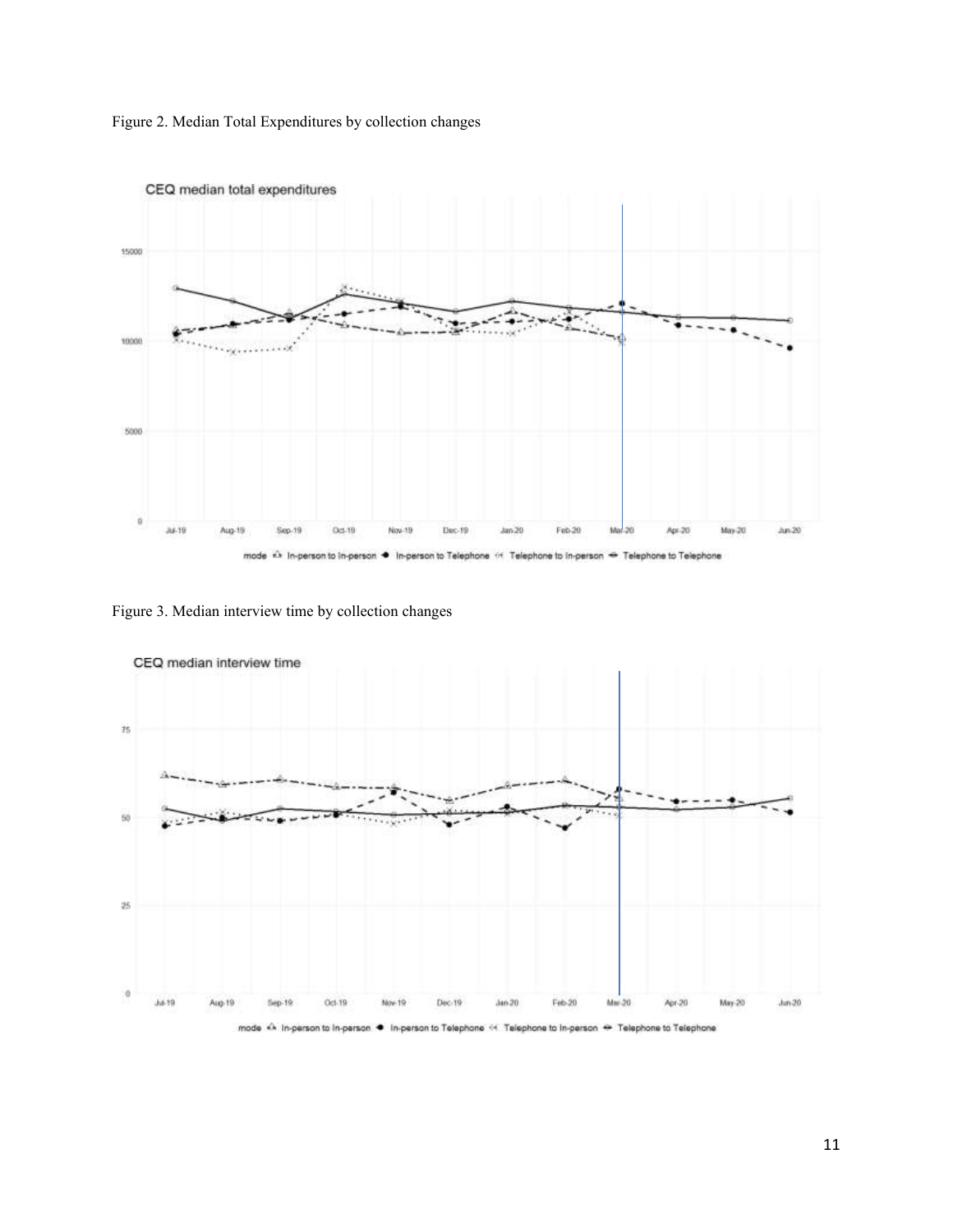



Figure 5. Median proportion of rounded values by collection changes



mode <> In-person to In-person \*\* Telephone to In-person - Telephone to Telephone In-person to Telephone ٠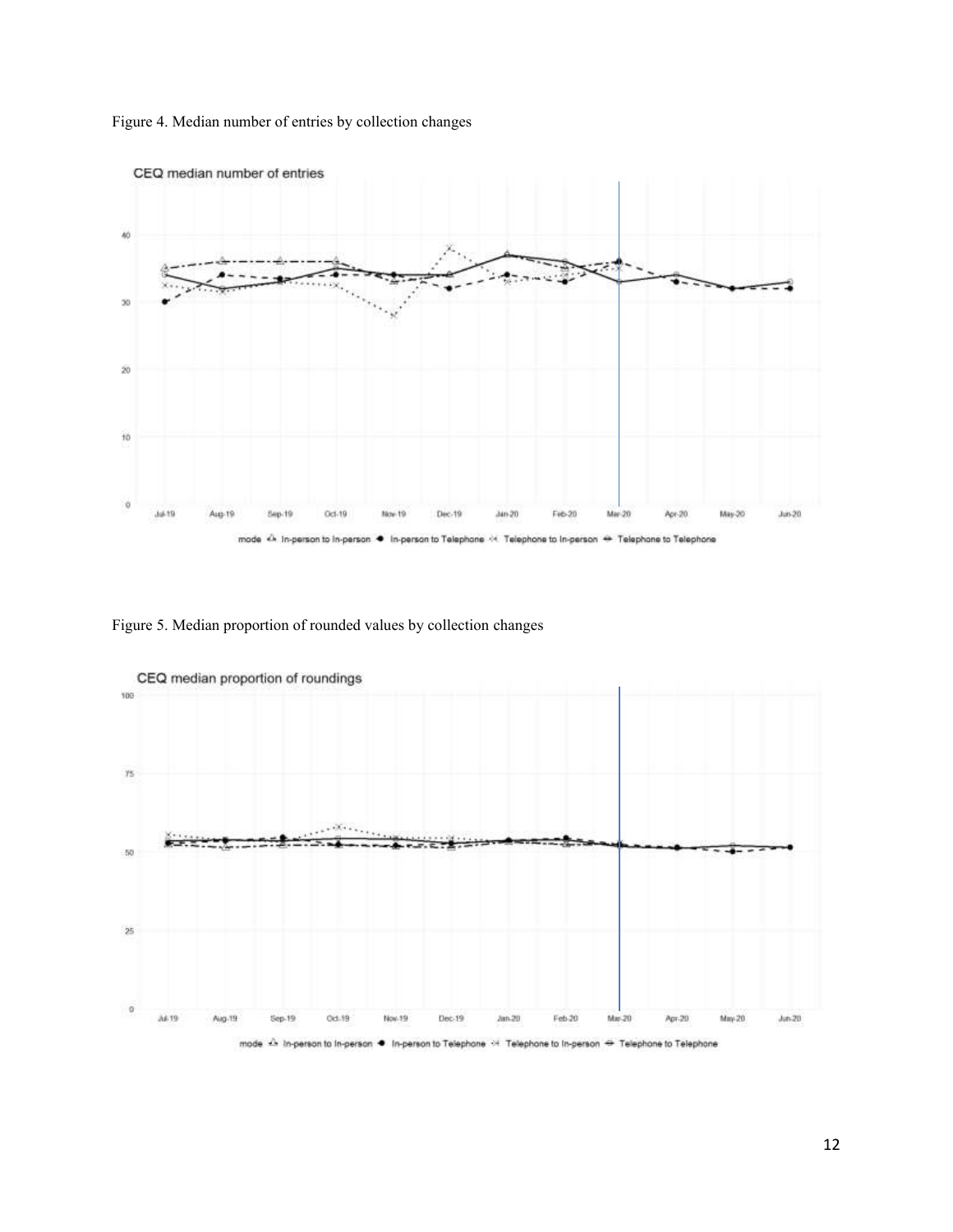#### **IV. Conclusion**

In this research, we investigated the effect of the COVID-19 pandemic and the resulting mode changes on various data quality metrics in the CE Interview Survey. We discovered that respondents who switched from an *in-person to a telephone* interview after the start of the COVID-19 pandemic were more likely to be older, white, and homeowners and assumed these were those that would have otherwise remained in person prior to the pandemic. We also discovered the median total expenditures decreased for the *inperson to telephone* group across the months. However, when we considered that the *in-person to inperson* group in pre COVID-19 period shifted to the *in-person* to *telephone* after the onset of the COVID 19 pandemic, then the combined trend is flatter. The median survey length increased for the *in-person to telephone* group since the start of the COVID-19 pandemic while for the *telephone to telephone* group, the median was constant across the months. The median number of entries and the median proportion of rounded values displayed consistent trends across the months. There were substantial differences in the following data quality metrics between the collection change groups and the pre vs during COVID-19 periods: record usage rate and perceived burden, the number of entries, the number of missing entries, the number of rounded entries, survey length, total expenditures, information booklet usage rates and edit rates. (See table 5.)

Overall, we cannot draw a conclusion as to whether CE's data quality was affected by the change in mode due to COVID-19. However, it appears that the changes in data quality metrics were driven by the underlying characteristics of the respondents rather than the change in mode. In a forthcoming CE report, we will further look for differences in data quality resulting from the change in protocols due to the COVID-19 pandemic while controlling for consumer unit characteristics and the economic impact of the COVID-19 pandemic.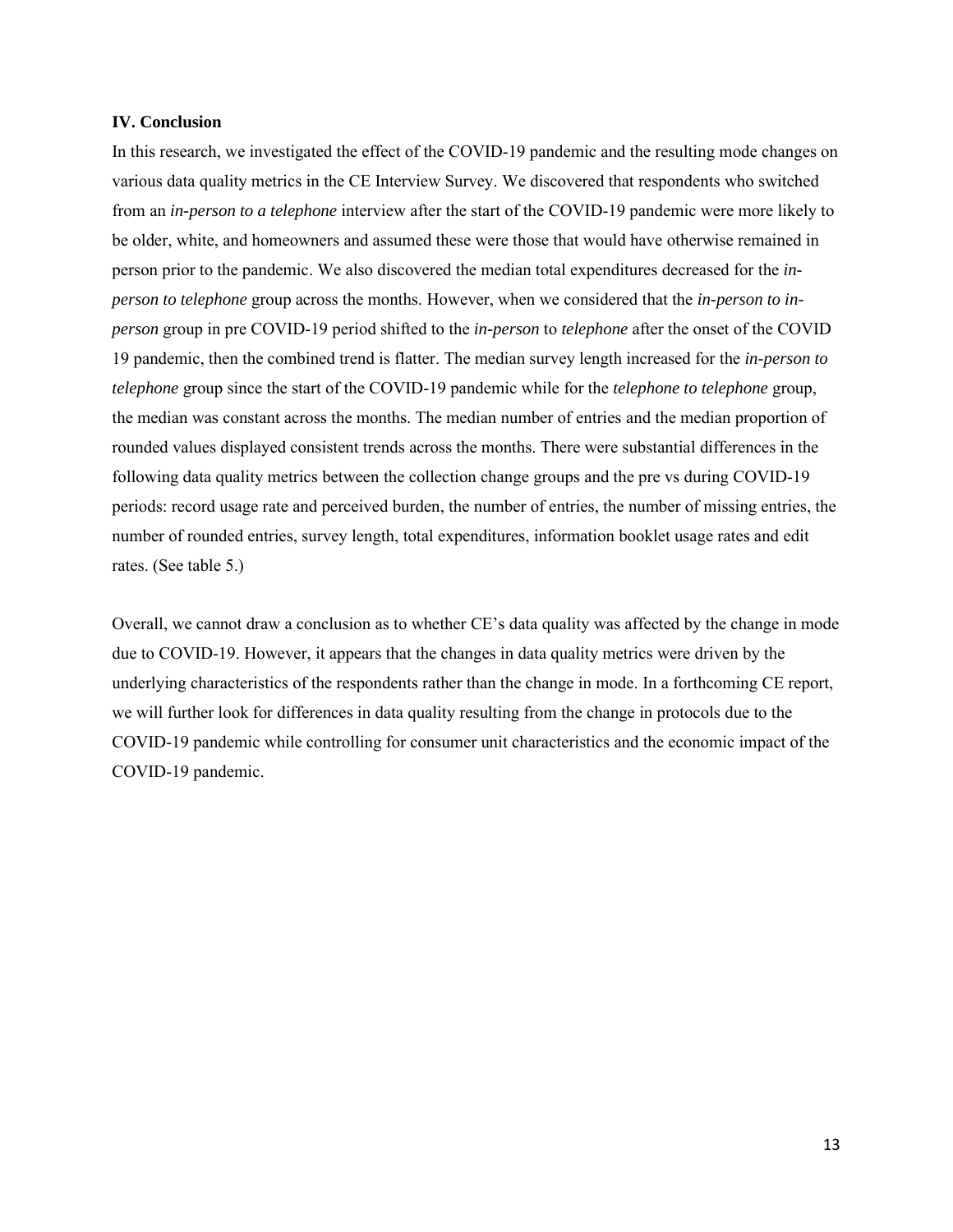# **V. Reference**

Knappenberger, Clayton, Yezzi Lee, Sharon Pham, and Grayson Armstrong. 2020. *The 2019 CE Data Quality Profile*. Consumer Expenditure Surveys Program Report Series. Washington DC: U.S. Bureau of Labor Statistics. September 9, 2021.

McBride, Brett and Nikki Graf. *COVID-19 CE DIARY PRELIMINARY REPORT:*

*Response and Data Quality Impacts.* Consumer Expenditure Surveys Program Report Series. Washington DC: U.S. Bureau of Labor Statistics. June 2021.

Biagas, David. 2020. *Investigating the Effect of Increasing Telephone Completion Thresholds on the Reporting of Expenses on the Consumer Expenditure Survey*. Washington DC: U.S. Bureau of Labor Statistics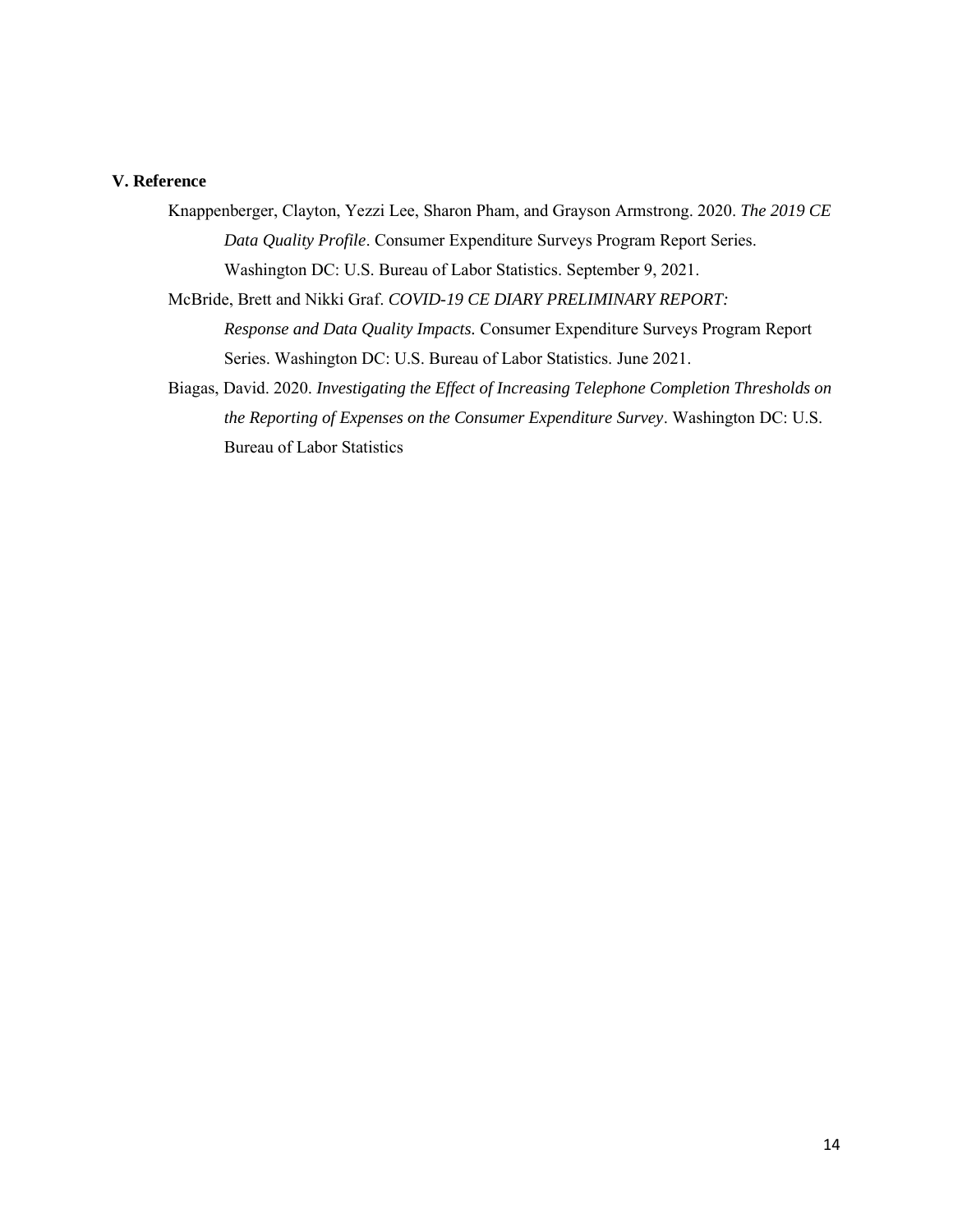**VI. Appendix**

# Figure 6. Interview Wave by Month



Panel1 Panel3 Panel4 Panel5 Panel5 Panel6 Panel7 Panel8 Panel10 Panel11 Panel12 Panel13 Panel14 Panel13 Panel18 Panel18 Panel18 Panel20 Panel20 Panel20 Panel23 Panel25 Panel26 Panel26 Panel26 Panel27 Panel28 Panel29 Panel2